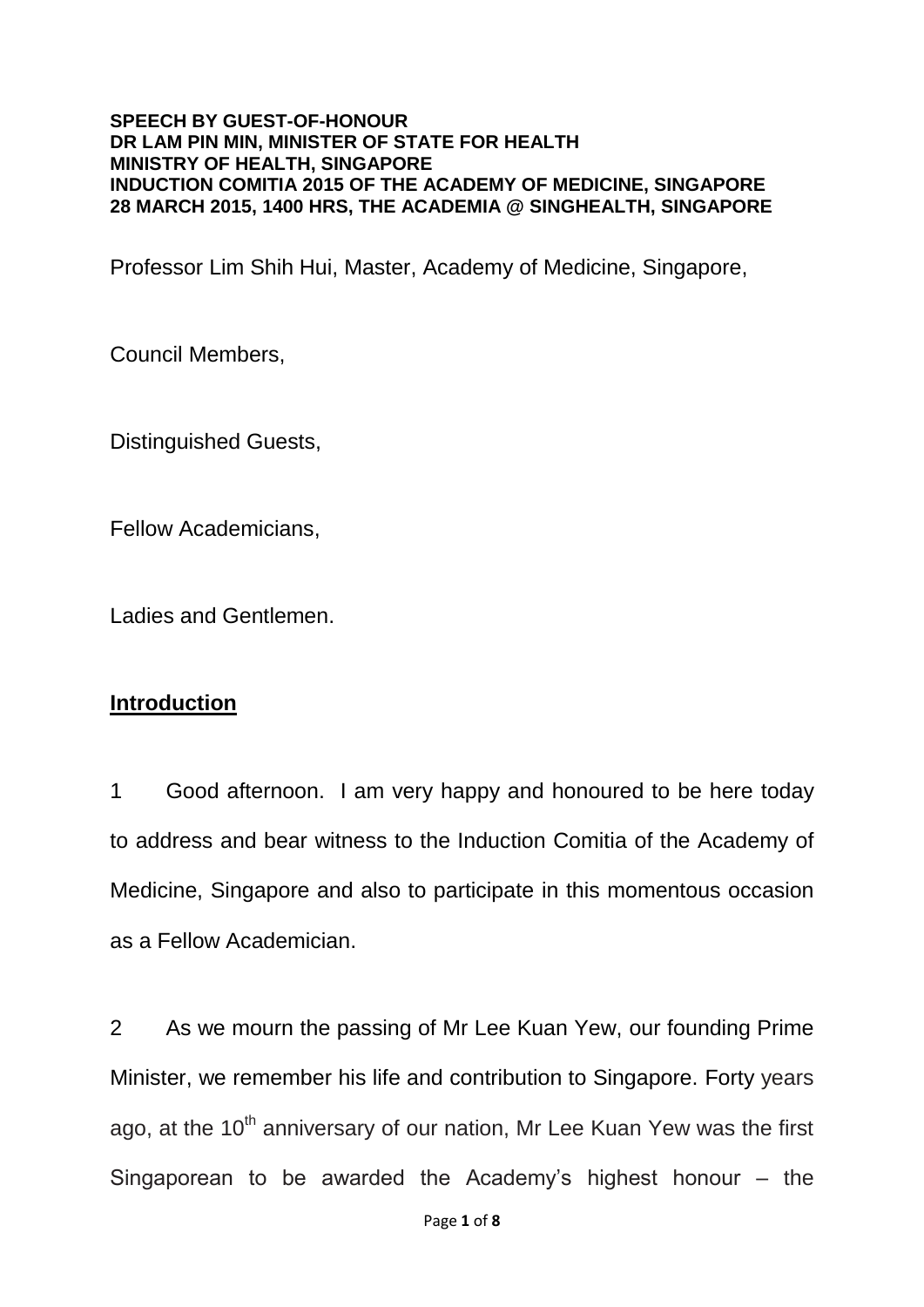Fellowship *honoris causa,* becoming an honorary Fellow of the Academy in 1975, in recognition of his astute statesmanship and wisdom, his leadership as then Prime Minister and his full support for our Health services including postgraduate medical education. At that time the government was already rebuilding SGH and planning NUH.

3 I am also saddened by the sudden unexpected passing of Dr Vijayan Appasamy, President-Elect of the College of Surgeons, a notable leader in the Academy, and a pioneer Programme Director for the Surgical Residency Programme. Their deaths leave a deep void in our hearts.

### **Induction of the Fellows of the Academy of Medicine, Singapore**

4 Today, a total of **101** specialists will be officially inducted as Fellows of the Academy of Medicine, Singapore. I offer you my heartiest congratulations. We are members of an academic fellowship of medical and dental specialists, and our pledge is to advance the art and science of medicine.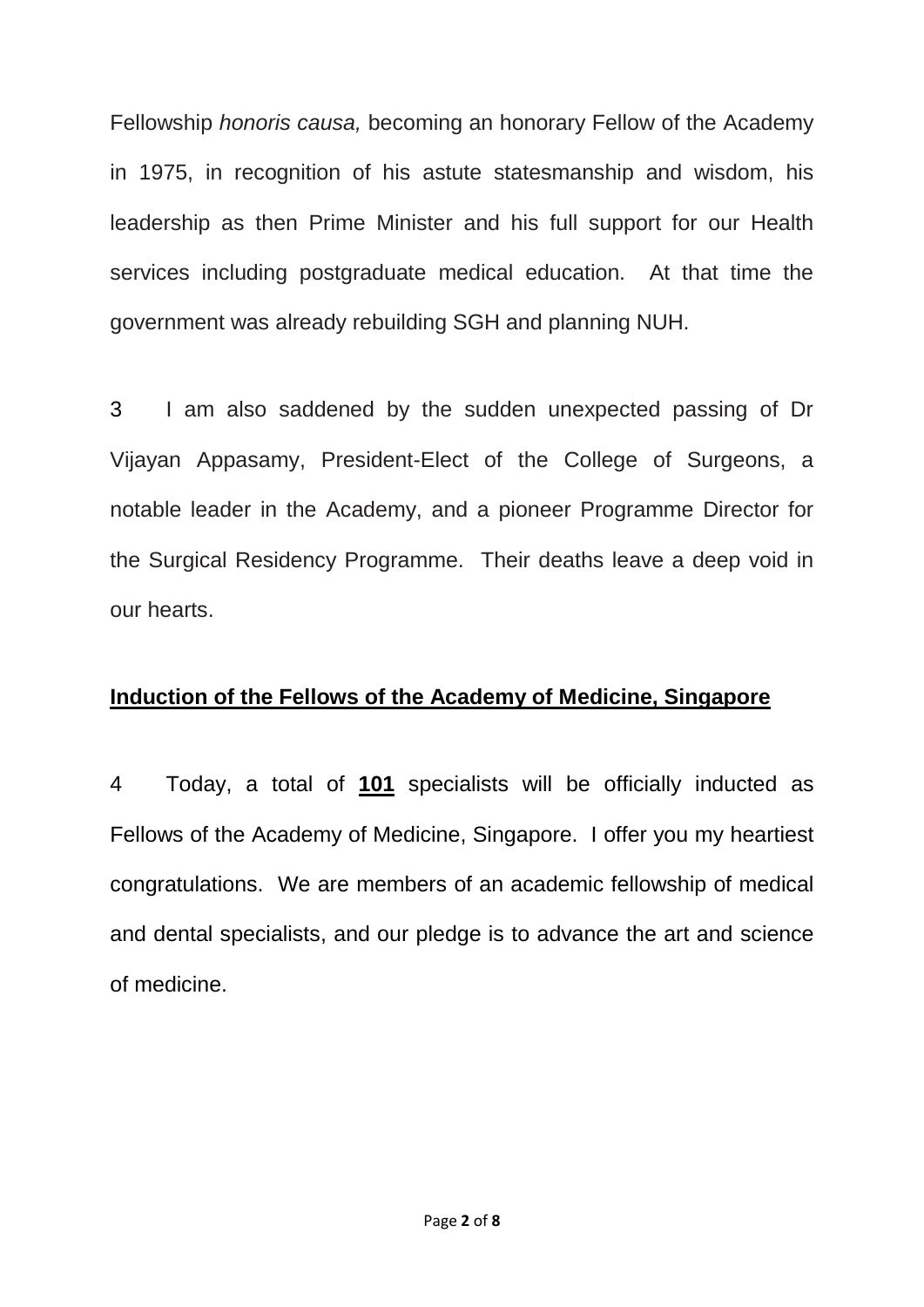5 The Induction Comitia ceremony is in recognition of your hard work, dedication and clinical maturity, and it marks a milestone in your careers. Amidst the complexity of medical practice today and the rising expectations of society, we will be challenged to lead through wisdom, understanding, and the ability to innovate and transform the practice of medicine. Our professional obligation is to uphold the code of conduct, maintain our clinical and professional competence, and nurture the next generation of specialists.

### **The Roles of the Academy of Medicine, Singapore**

6 A total of 212 new Fellows joined the Academy last year; the highest enrolment in the history of the Academy. With 11 Colleges and five Chapters, the Academy's membership has now surpassed a landmark 3,000 Fellows.

7 The Ministry of Health welcomes a flourishing, progressive Academy to strengthen its role in shaping the healthcare of Singapore, and will continue to seek professional advice and expert opinions from the Academy to guide national thinking and health policies. We are pleased to note that the Academy remains committed to engaging and partnering stakeholders in influencing and constructively shaping healthcare for the good of Singapore.

Page **3** of **8**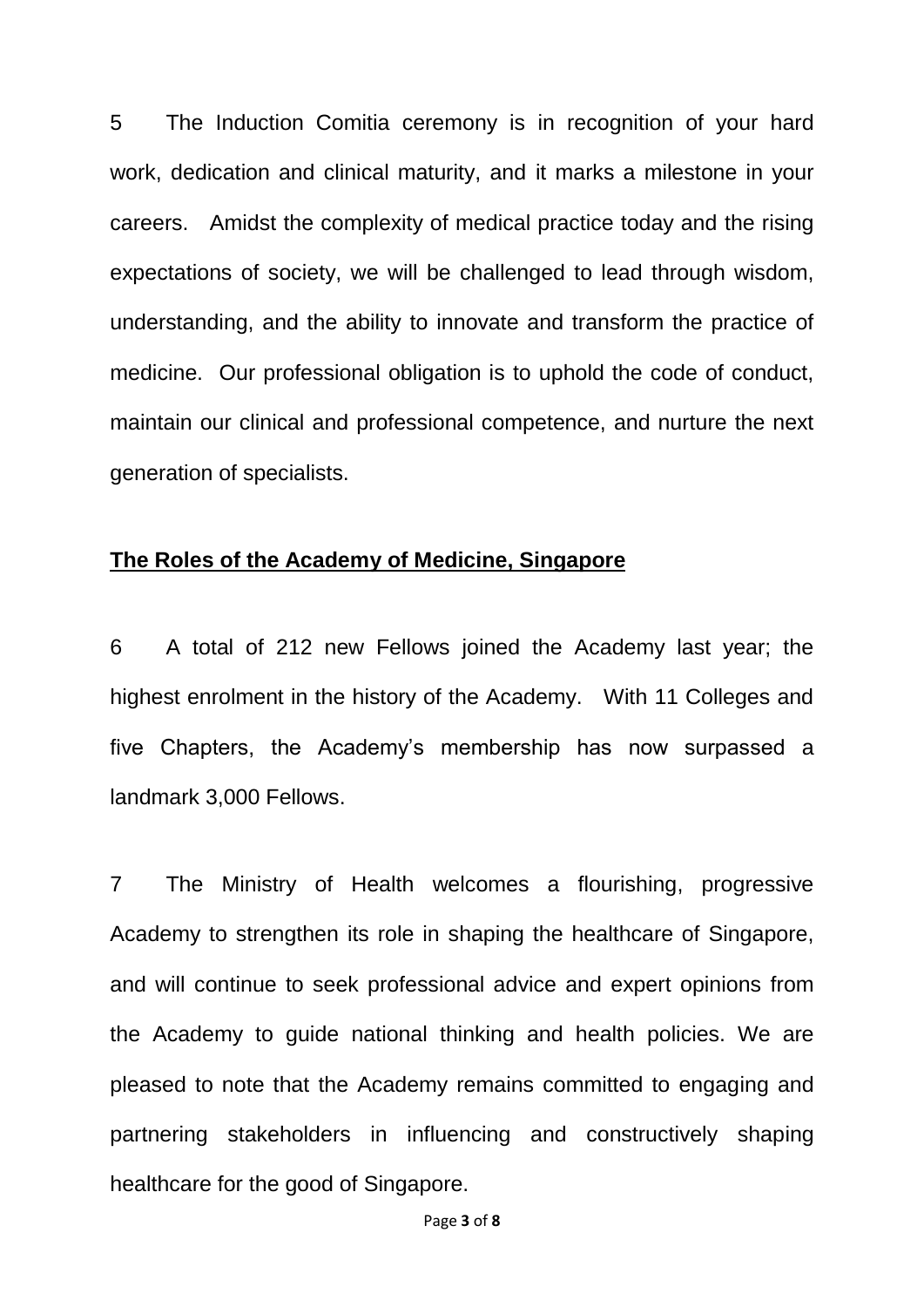8 The Ministry commends the Academy for its commitment to learning, especially from the expertise of experts in the field. When Mr Lee Kuan Yew was awarded the Fellowship *honoris causa* in 1975, he spoke about seizing opportunities which the jet travel age has opened to us, specifically, to bring in international experts in medicine to train local doctors in their skills and experience. The Healthcare Manpower Development Plan (HMDP) Visiting Experts Scheme has brought many notable experts to Singapore to share their skills and knowledge in their field. Last year, Prof Brian Hodges was brought in by the Academy as a Visiting HMDP Expert funded by MOH. His expertise on medical and health professional education was very important as we look to improving the quality of training of our doctors, which will have an important effect on the quality of healthcare they are able to provide to Singaporeans. We hope that AMS will continue to bring in academia to build up the expertise of fellow academicians in key areas like clinical education.

9 The Ministry appreciates the important role of the Academy as a partner in the training of specialists to cater to the needs of Singaporeans. The Academy, as an important partner to MOH and the Specialists Accreditation Board for postgraduate specialist training programmes, provides and houses the administrative staff for the Joint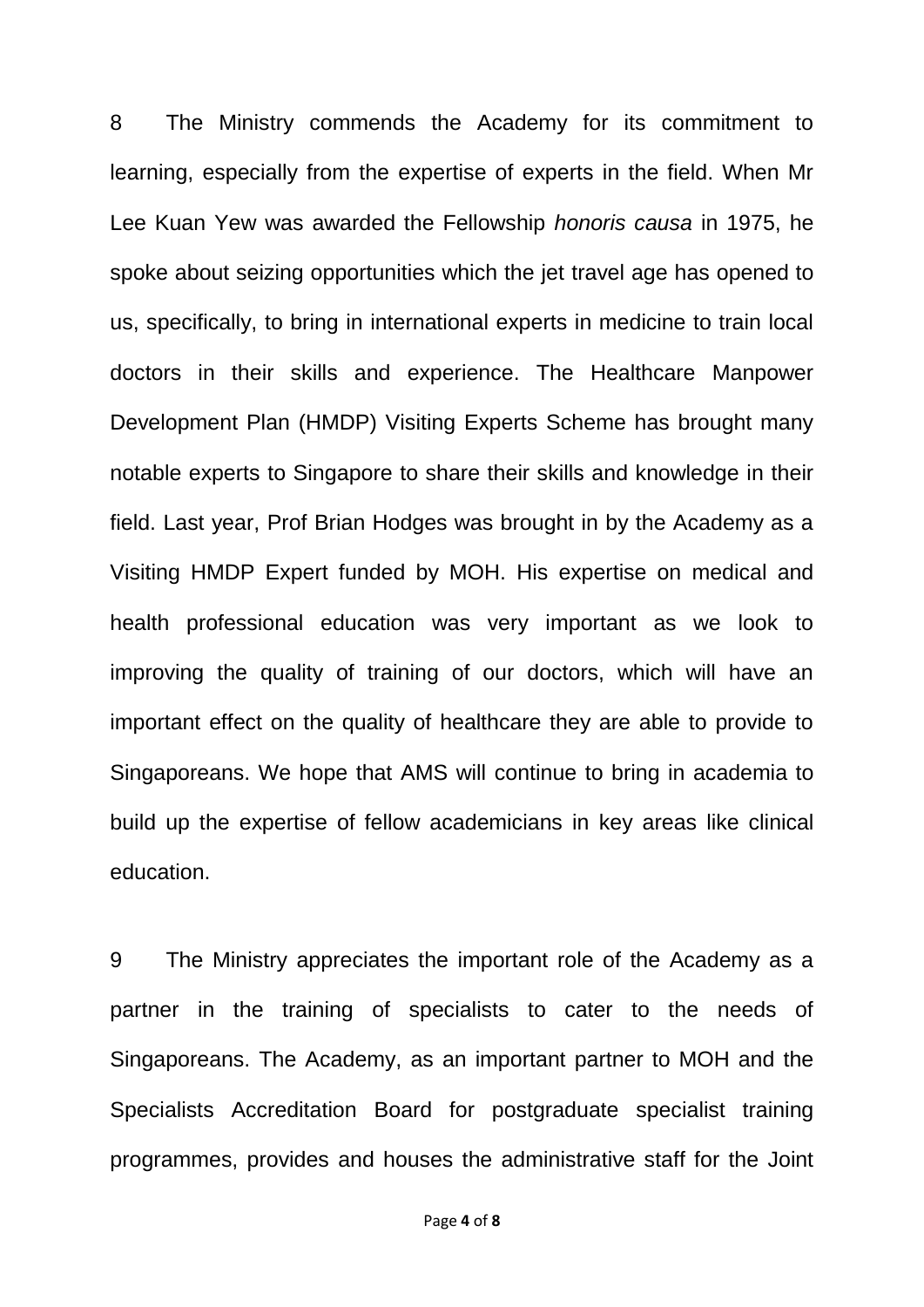Committee on Specialist Training or JCST. The Master of the Academy, together with the Director of Graduate Medical Studies NUS, chairs the JCST which manages all the Residency Advisory Committees and Specialist Training Committees for the Specialists Accreditation Board. The Academy also administers the annual in-training examinations for specialist training and conducts modular training workshops for the formative training of residents. It remains steadfast and committed in supporting maintenance of competency (MOC) and lifelong learning.

10 I wish to especially commend the Academy on its advocacy initiatives for Family Medicine. They are one of the most important groups, if not the most important, for the care and the management of healthcare in the community and in the intermediate and long term care sector. Last year, the Academy formed the Chapter of Family Physicians, integrating Family Physicians into its membership of specialists. This is an important development as we seek to heighten the awareness and importance of Family Medicine and to integrate community and institutional care in our Regional Health Systems.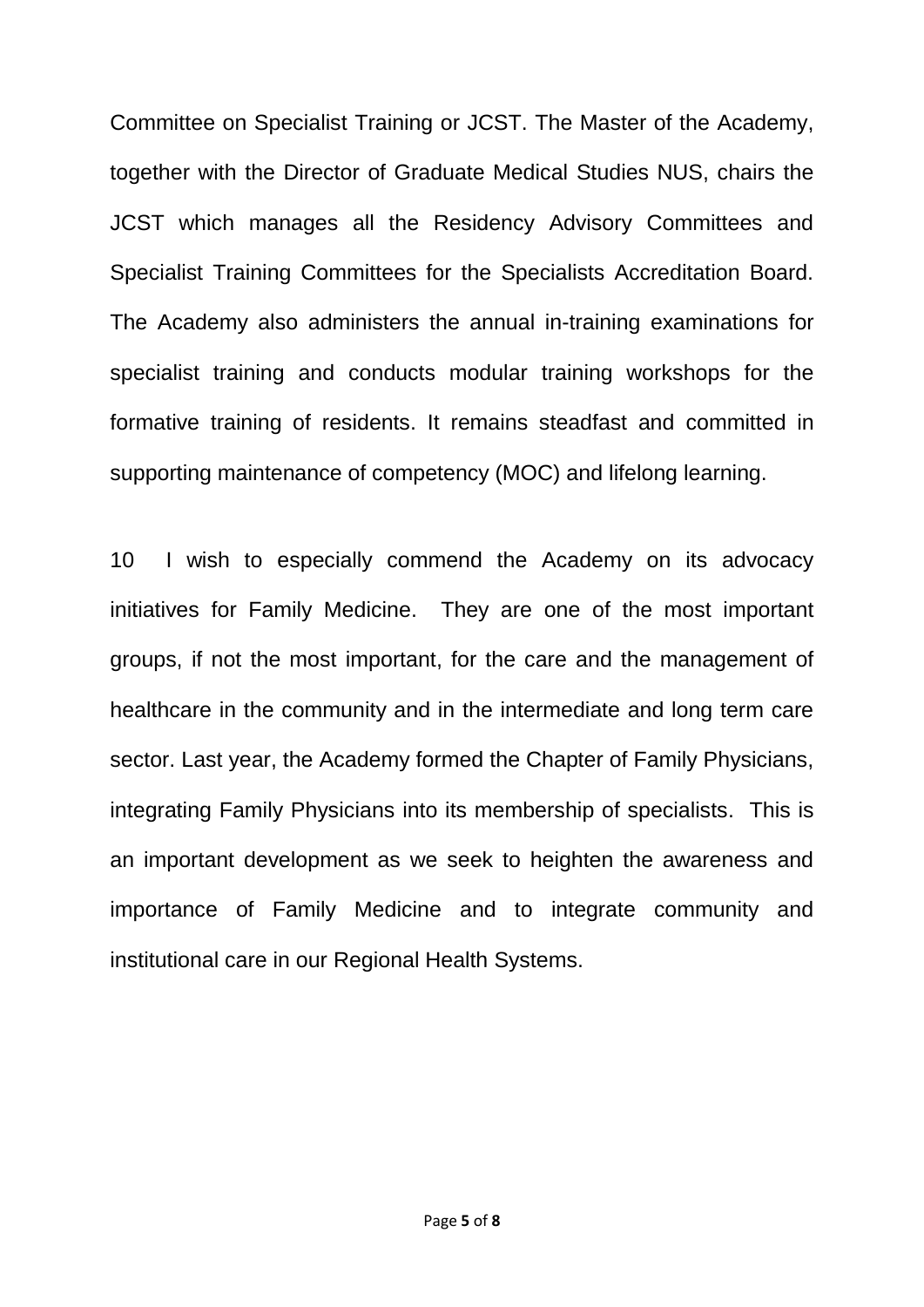11 With foresight in training clinical educators, the Academy has set up a Chapter of Clinician Educators, which recently collaborated with the Maastricht University to offer a two-year part-time Master of Health Professions Education programme in Singapore, set to commence this July. The in-campus part of the programme will be delivered in Singapore and taught by the Academy's teaching faculty. The programme focuses on knowledge and skills in medical education in Singapore and education research for the health profession. I would like to applaud your effort to enable those who train healthcare professionals to be even more effective in passing their skills and knowledge on to the next generation.

## **Staff Registrar Scheme (SRS) Diploma Programme Graduation**

12 I am pleased to see the Academy keenly supporting postgraduate training and education through its publications and other educational activities such as the staff registrar training programme, to supplement the services in our public hospitals. I note that **11** graduates of the Academy's Staff Registrar Scheme (SRS) Diploma programmes will be receiving their graduation certificates. To-date, the Academy has produced a total of **123** graduates from the 25 SRS Diploma programmes.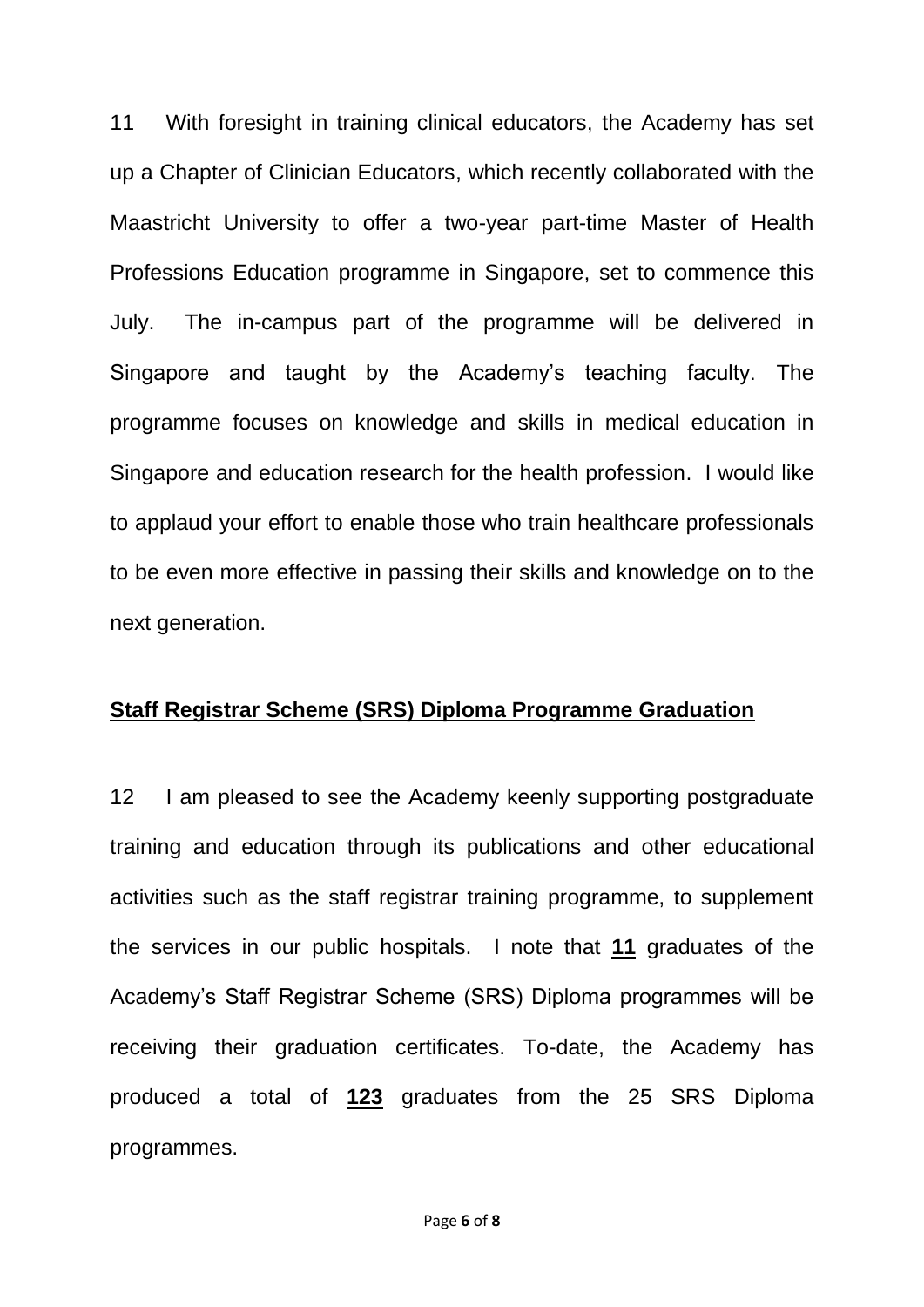13 To the graduates who are present this afternoon, let me offer you my congratulations once again. Your hard work and persistence have enabled you to achieve this significant accomplishment in your career.

14 As newly inducted Fellows and SRS graduates, you can contribute to future generations of medical professionals through the injection of fresh skills and competencies to improve the quality of patient care. We look forward to excellent research and equally excellent education and training. With the continuing tradition of diligence, perseverance and commitment of the Academy's Fellows in the Academy's endeavours, they will be role models for future generations of doctors to uphold the standards of the medical profession and work together towards a healthier and stronger Singapore.

# **Conclusion**

15 In conclusion, let me end my speech with an excerpt from Mr Lee Kuan Yew's speech to the Academy forty years ago. He said *"The Academy of Medicine stands for 'Standards of Excellence'. This is not an aspiration easy to achieve."* I believe in the last 40 years the Academy has upheld such high standards though the road has not been easy. We look forward to the continued commitment of the next